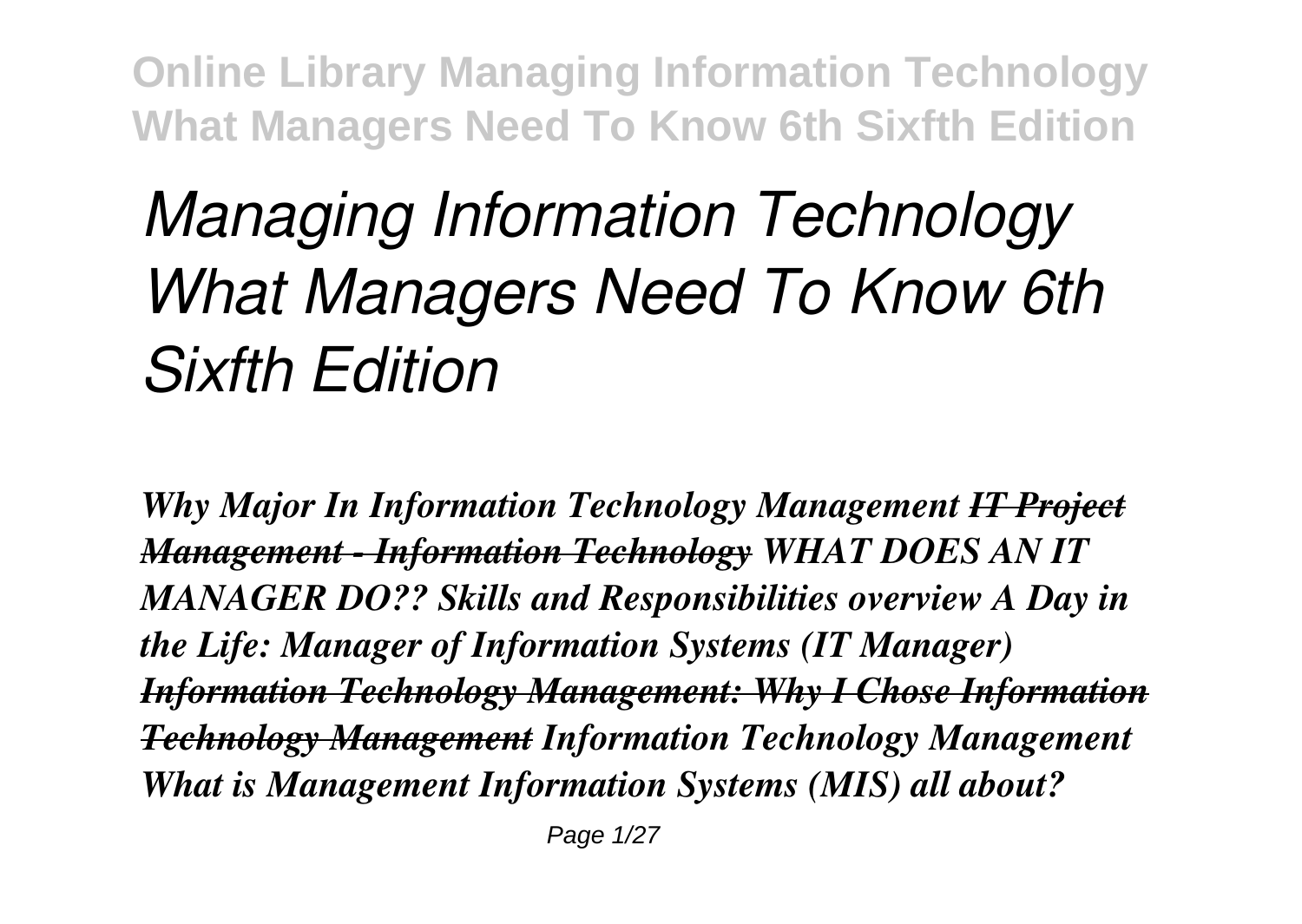*Become an IT Project Manager (make a TON of money!) feat. Jeremy Cioara - PMP Certification What is MANAGEMENT INFORMATION SYSTEM? What does MANAGEMENT INFORMATION SYSTEM mean? How to Become an IT Project Manager - Project Management Training ITSM - What is it? Introduction to IT Service Management Interested in a Tech Management Career? Is Information Systems a Good Major? (How Much You'll Earn) Speak like a Manager: Verbs 1 Meet Product Managers at Google Being a Program Manager at Microsoft Project Management: Getting a PM Job (With no Experience) Computer Science vs Information Technology (school, jobs, etc.) Computer Information Systems | How Fast Can I find a Job!! | Does it Worth It Information Technology Interview Tips - The Interview Information Systems What is it?* Page 2/27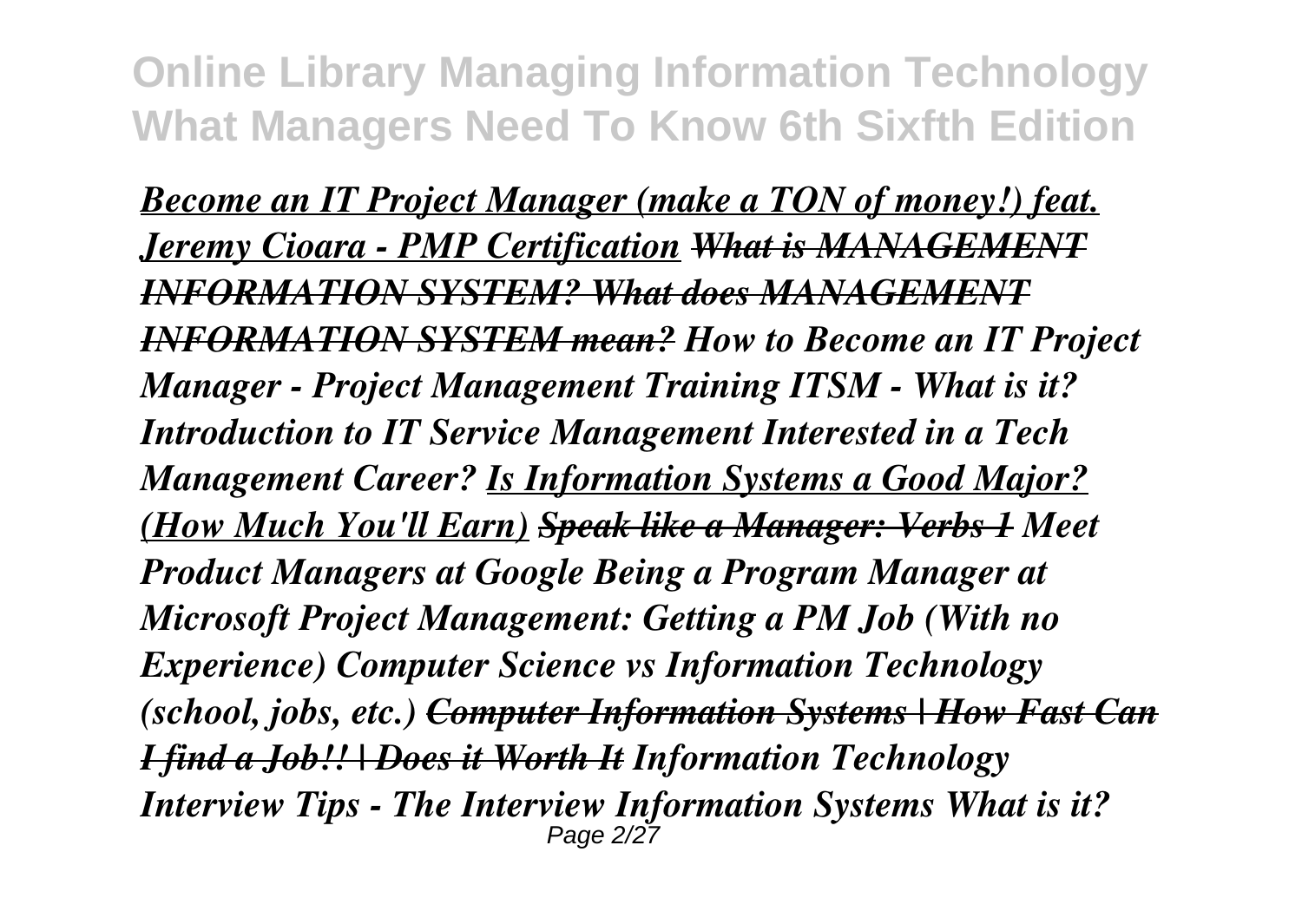*What does it mean?* 

*Inside a Google data centerIT MANAGER Interview Questions and Answers (PASS your Information Technology Interview!) IT Risk Management Strategies and Best Practices - Project Management Training*

*Management Information Systems \u0026 its Functions*

*What jobs are in Information Systems (2020)*

*What is an Information System? (Examples of Information Systems)What Can You Do with an IT Management Degree? 6 Career Paths [2018] Information Technology (IT) Management Introduction to Management Information Systems (MIS) concentration Managing Information Technology What Managers*

*IT management is the discipline whereby all of the information* Page 3/27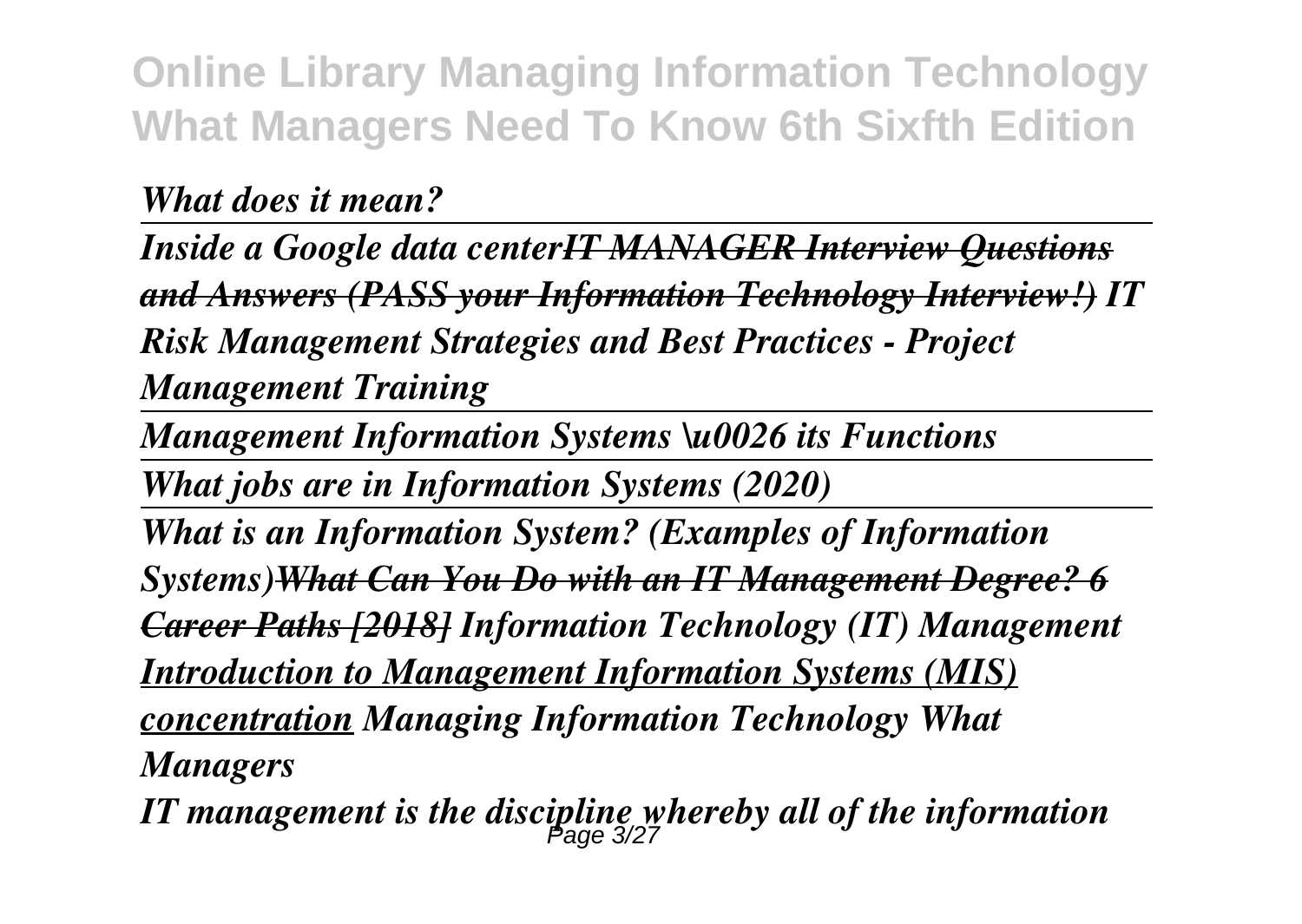*technology resources of a firm are managed in accordance with its needs and priorities. These resources may include tangible investments like computer hardware, software, data, networks and data centre facilities, as well as the staff who are hired to maintain them. Managing this responsibility within a company entails many of the basic management functions, like budgeting, staffing, change management, and organizing and controlling,*

*Information technology management - Wikipedia Information technology management (IT management) is the process whereby all resources related to information technology are managed according to an organization's priorities and needs. This includes tangible resources like networking hardware, computers and people, as well as intangible resources like* Page 4/27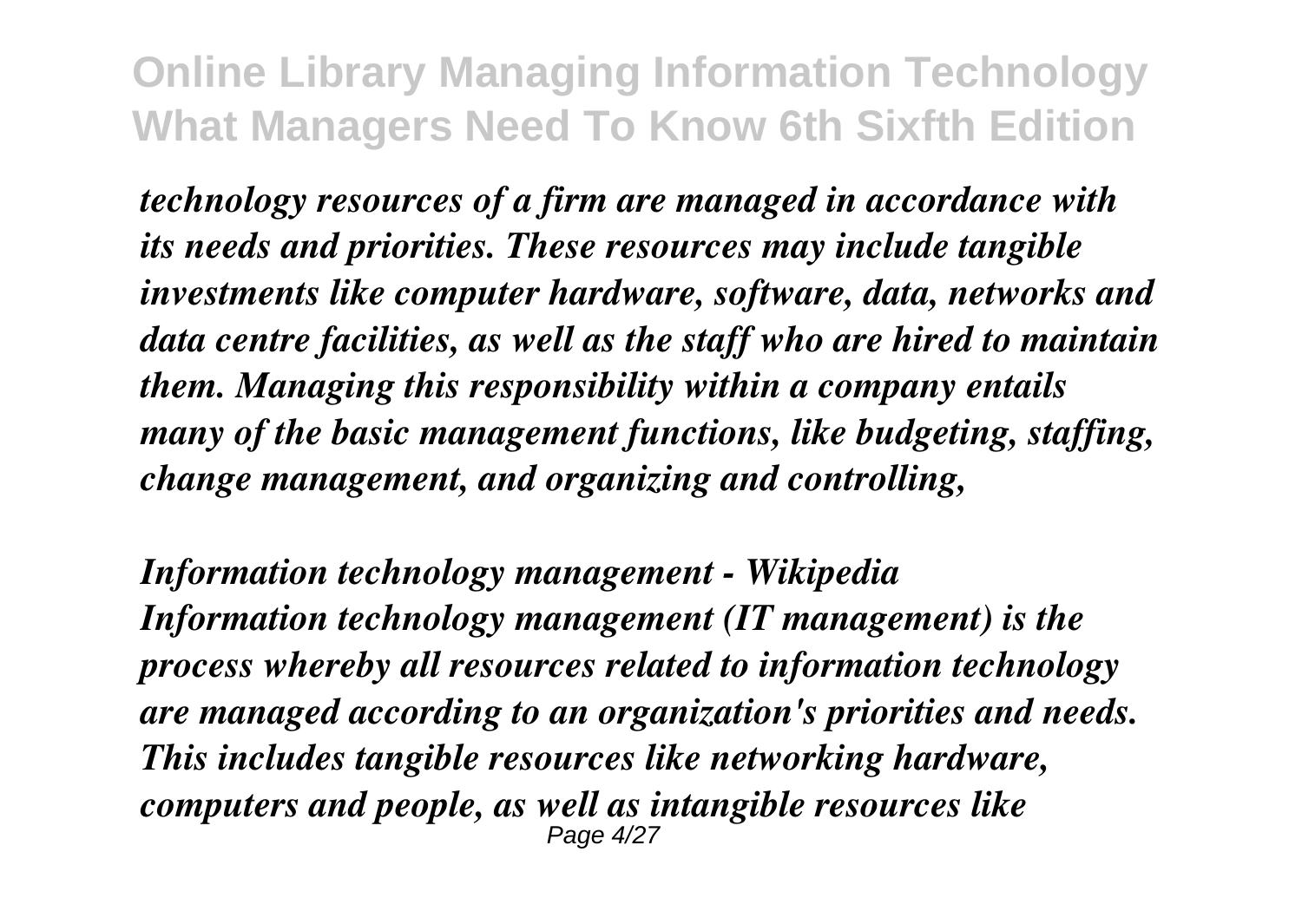*software and data.*

*What is Information Technology Management (IT Management ...*

*Understanding Information Management Technology (IMT) Information management technology is a critical part of every business. It enables the big data type insights that drive business strategies,...*

*Information Management Technology (IMT) Definition Sep 14, 2020 managing information technology what managers need to know 6th sixfth edition Posted By Seiichi MorimuraLtd TEXT ID a7781b92 Online PDF Ebook Epub Library advances in computer based information technology in recent years have* Page 5/27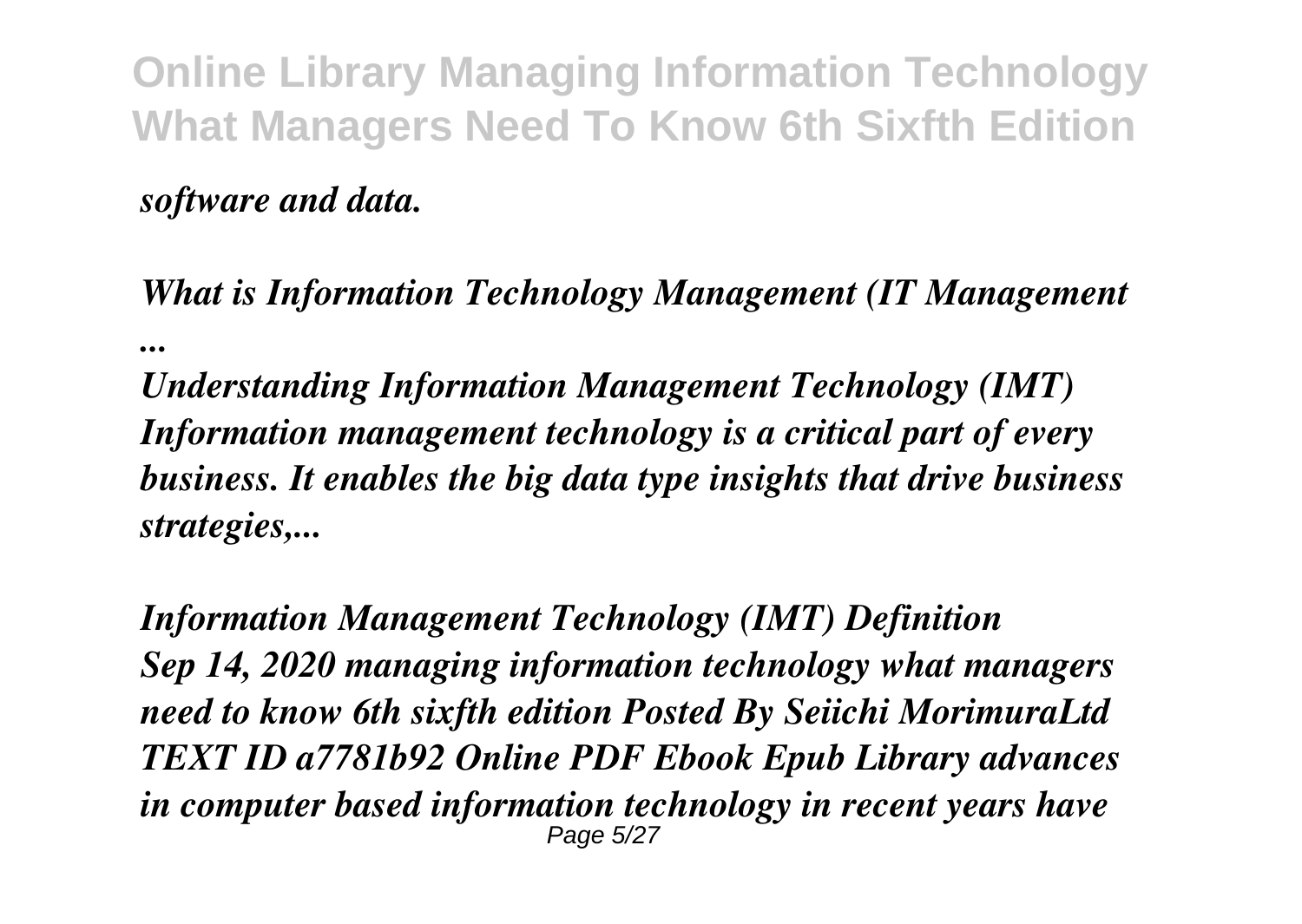*led to a wide variety of systems that managers are now using to make and implement decisions by and large these systems*

*10+ Managing Information Technology What Managers Need To ...*

*//-->86092-4, 0-13-860925-X, MARTIN et al, Managing Information Technology: What Managers Need to Know, 3E//--> Providing an up-to-date treatment of information technology management that is not written for information systems professionals only, this widely used book prepares readers to be effective exploiters of computer/communications technologies now and in the future, and illustrates ...*

*Managing Information Technology: What Managers Need to ...* Page  $6/27$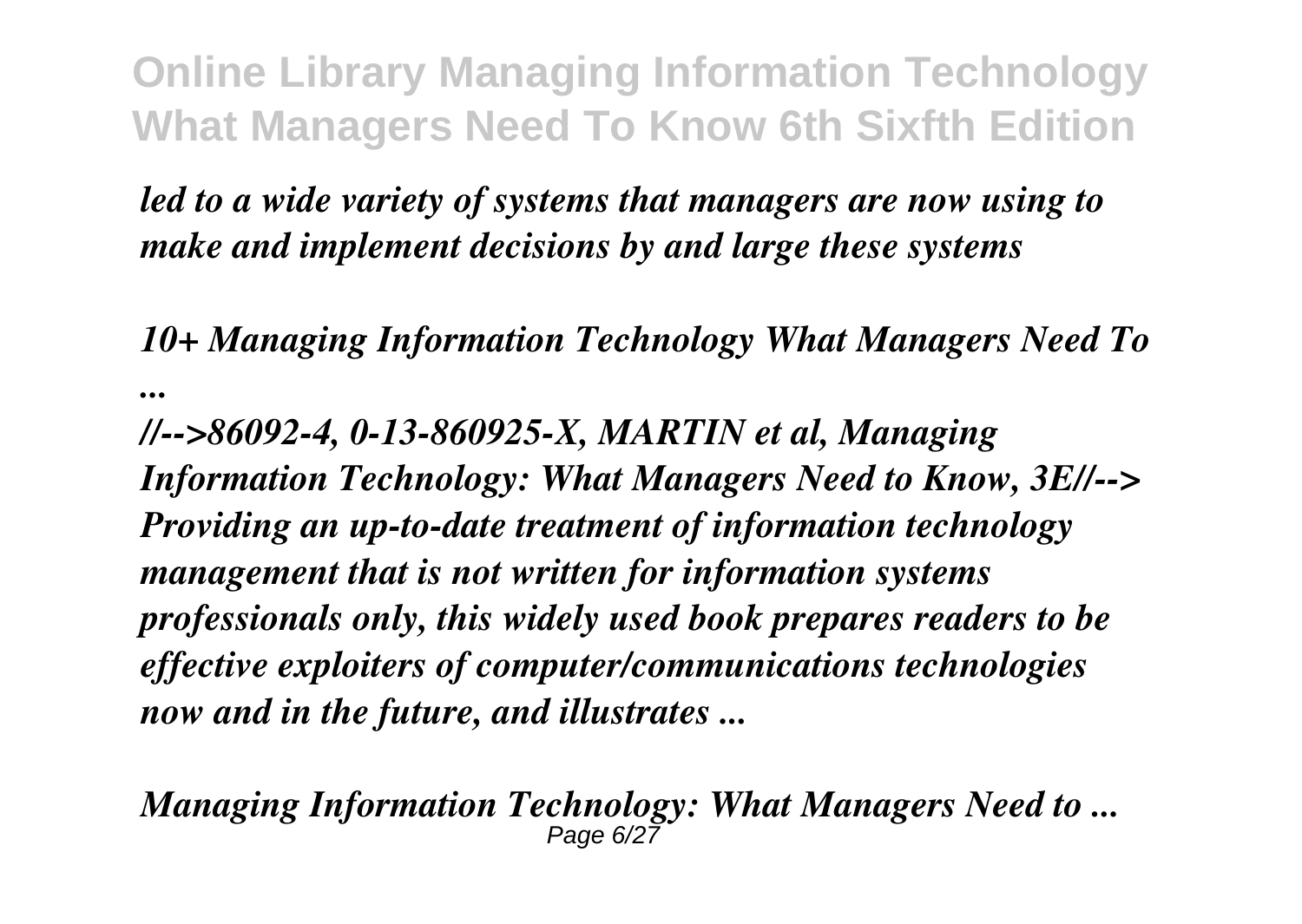*Manage information technology and computer systems Plan, organize, control and evaluate IT and electronic data operations Manage IT staff by recruiting, training and coaching employees, communicating job expectations and appraising their performance Design, develop, implement and coordinate systems, policies and procedures*

*IT Manager (Information Technology) job description ... \*\* Read Information Technology Project Management \*\* Uploaded By Clive Cussler, it project management itpm is the process of managing the plan organization and accountability to achieve information technology goals since the reach of it spans across most of a business or enterprise the scope of these projects can be large and*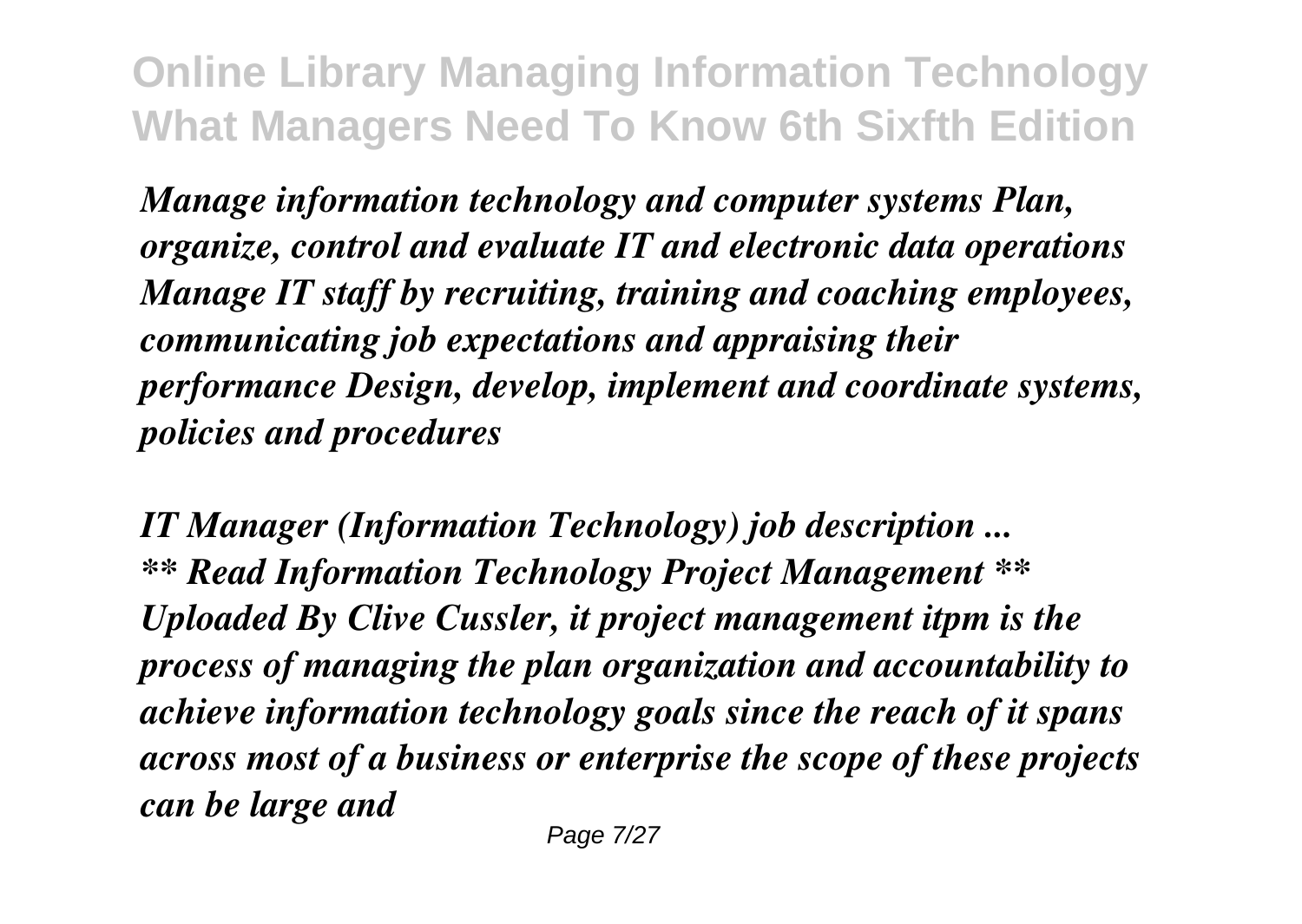*Information Technology Project Management [EPUB] 'Information management' is an umbrella term that encompasses all the systems and processes within an organisation that enable the creation and use of corporate information. In terms of technology, information management encompasses systems such as: document management (DM) records management (RM) web content management (CM)*

*10 principles of effective information management Information management embraces all the generic concepts of management, including the planning, organizing, structuring, processing, controlling, evaluation and reporting of information activities, all of which is needed in order to meet the needs of* Page 8/27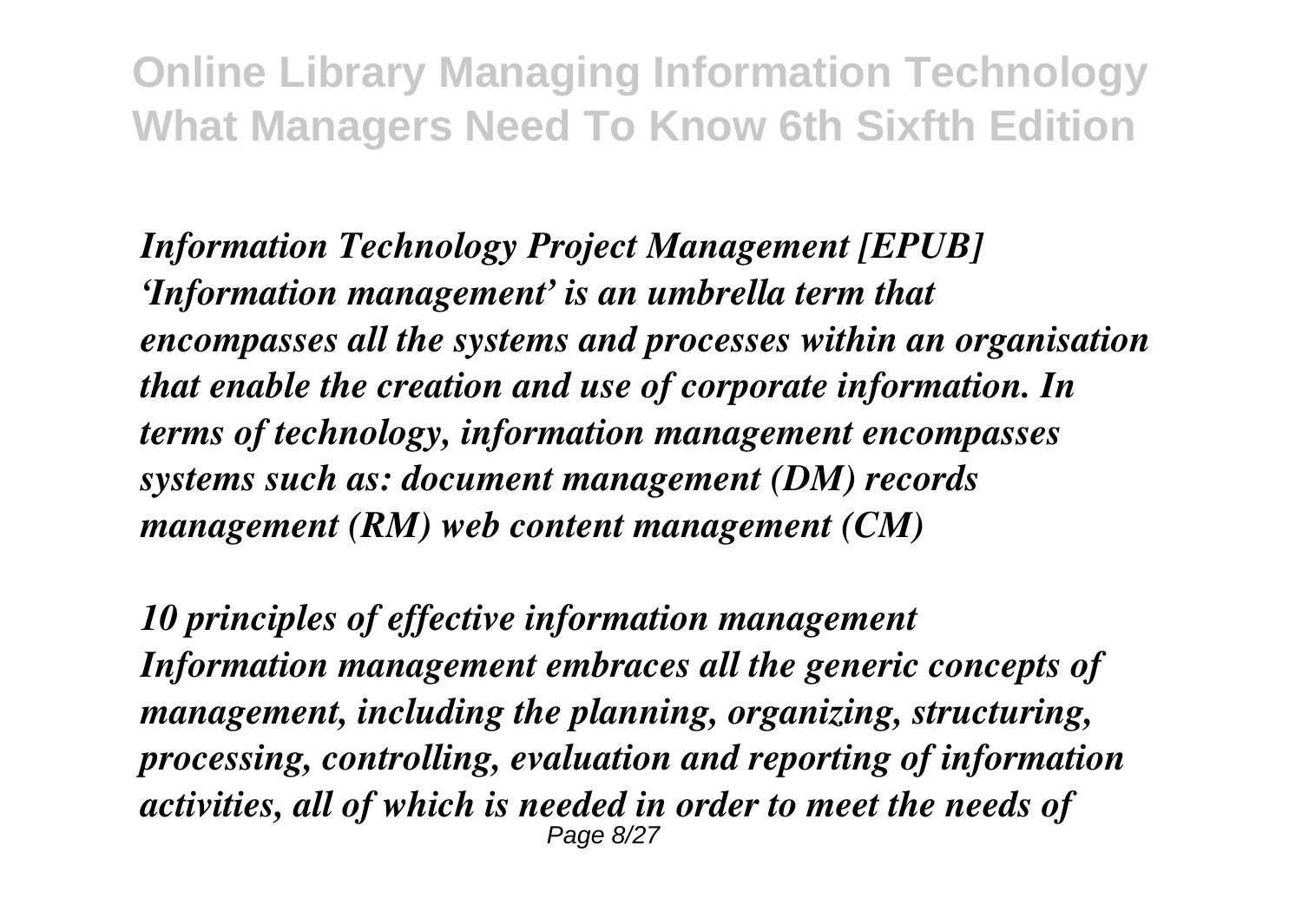*those with organisational roles or functions that depend on information. These generic concepts allow the information to be presented to the audience or the correct group of people.*

*Information management - Wikipedia Information Technology and Management explores the many different technologies inherent in the field of information technology and their impact on information systems design, functionality, operations, and management. The journal takes a broad view of information systems as systems that not only include machines but human beings as well.*

*Information Technology and Management | Home Webmaster and Multimedia Management Information technology* Page 9/27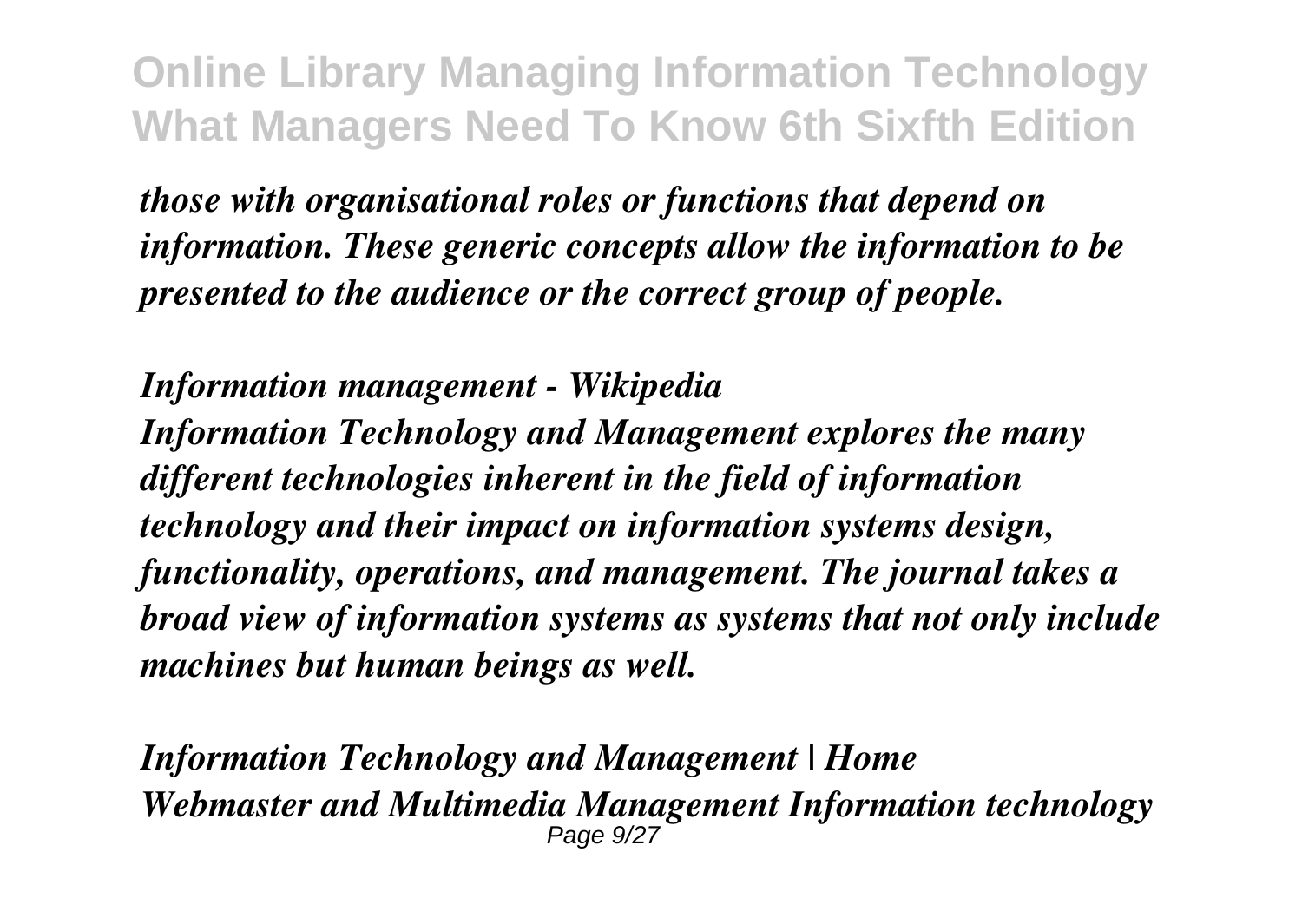*management is a fast-growing field. Companies are always looking to upgrade their technology, and information technology managers can help...*

*Information Technology Management - Study.com Managing Innovation and Information Technology (MIIT) is a multidisciplinary postgraduate degree, designed to help create hybrid managers with the skills to take advantage of the latest developments in information systems and technology.*

*MSc Managing Innovation and Information Technology ... Sep 13, 2020 managing information technology what managers need to know 6th sixfth edition Posted By Horatio Alger, Jr.Library TEXT ID a7781b92 Online PDF Ebook Epub Library* Page 10/27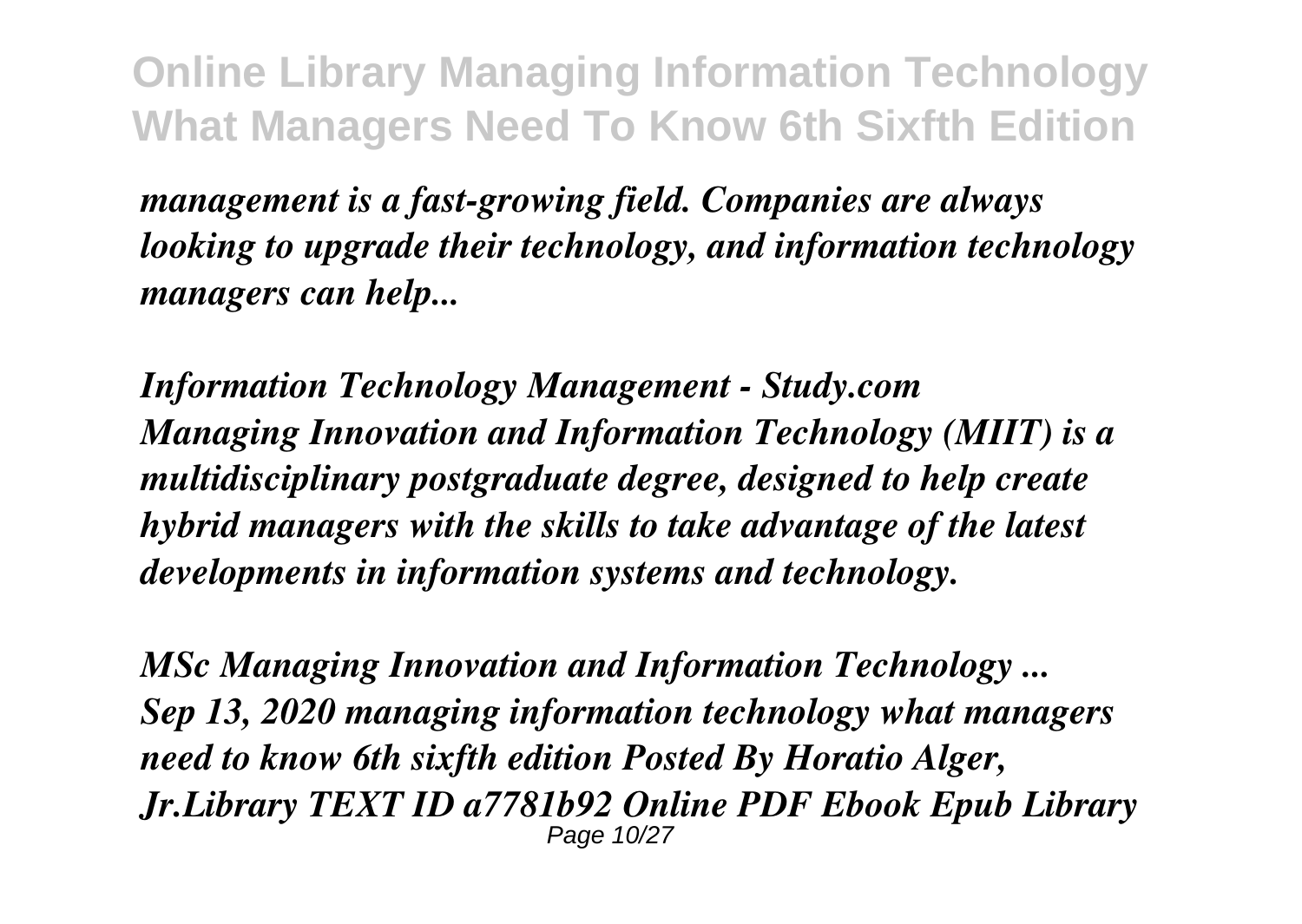*management and technology tum bwl master of science msc having knowledge of how technical development and production processes are designed enables managers to assess the situation and make*

*30 E-Learning Book Managing Information Technology What ... Using technological systems like (MIS) management information systems, managers will be in position to execute important decisions and actions required in business growth and development. By definition, a management information system (MIS) is a system that provides periodic, predetermined, and adhoc reporting capabilities. Reports generated by MIS systems summarize information to support decision making tasks.*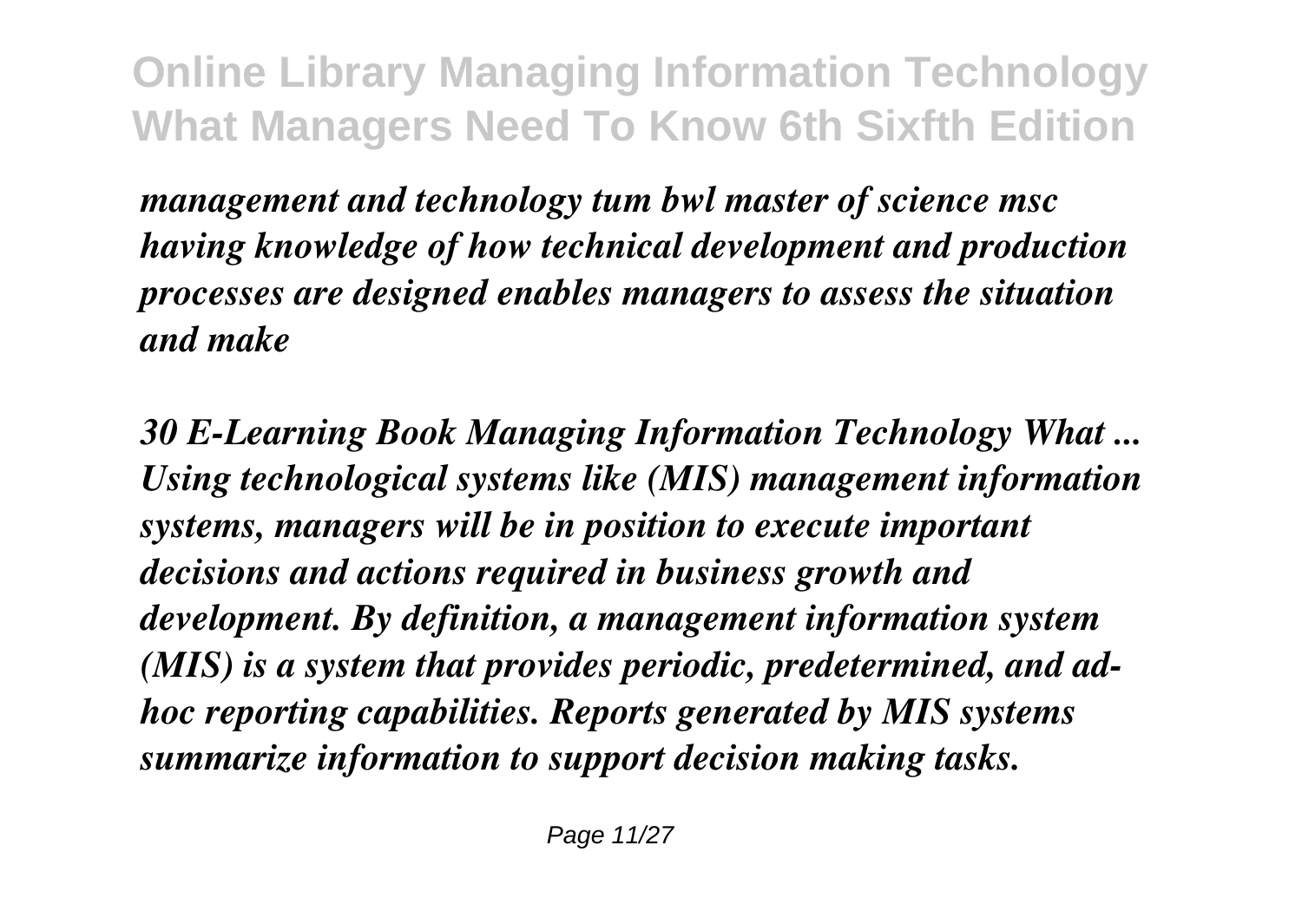## *Use of Technology In Management*

*In this course Diploma in Information Technology Management learn with Alison about why managers must understand information technology and the fundamental role. ... Module 1 Introduction to Information Technology for Managers Resources available Resources for Module 2 Understanding and Interpreting Information ...*

*Modules: Information Technology Management - Diploma ... On this course you will develop both a depth of knowledge and understanding of the management of information systems (IS) and information technology (IT) and skills to reflect a high level of professional competency and leadership. These will enable you to apply what you have learnt to a business context in all types of* Page 12/27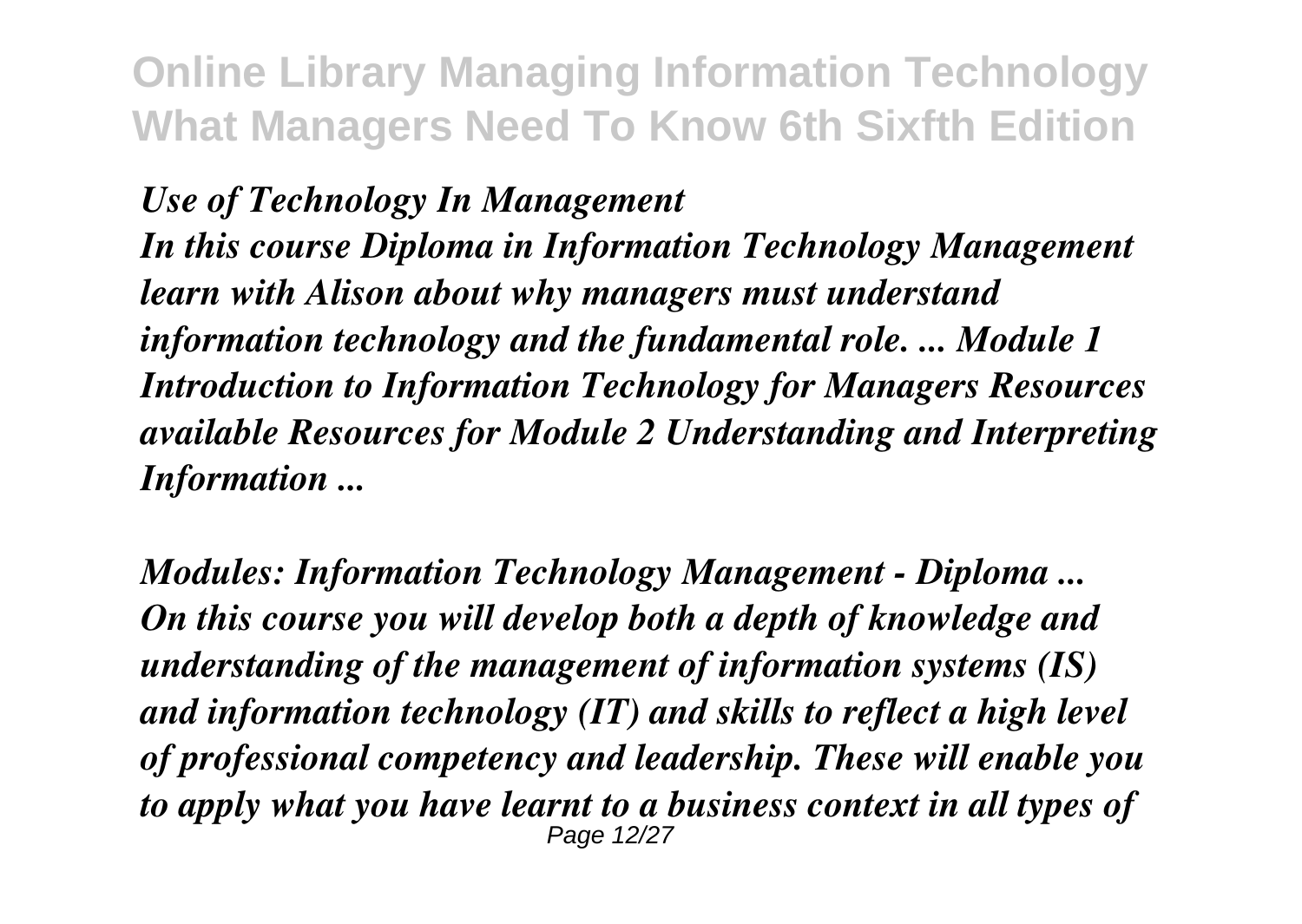*organisation.*

*MSc Information Technology Management - University of ... Therefore more efforts are expected in the future to get competitive advantages from application of information technology. Management Information System. Management information system (MIS) is a computer system designed to help managers in planning and directing business and organizational operations.*

*Information technology as a key to strategic management This Master's degree in Information Technology Management will equip you with the competences to manage converging information technologies in order to meet business management* Page 13/27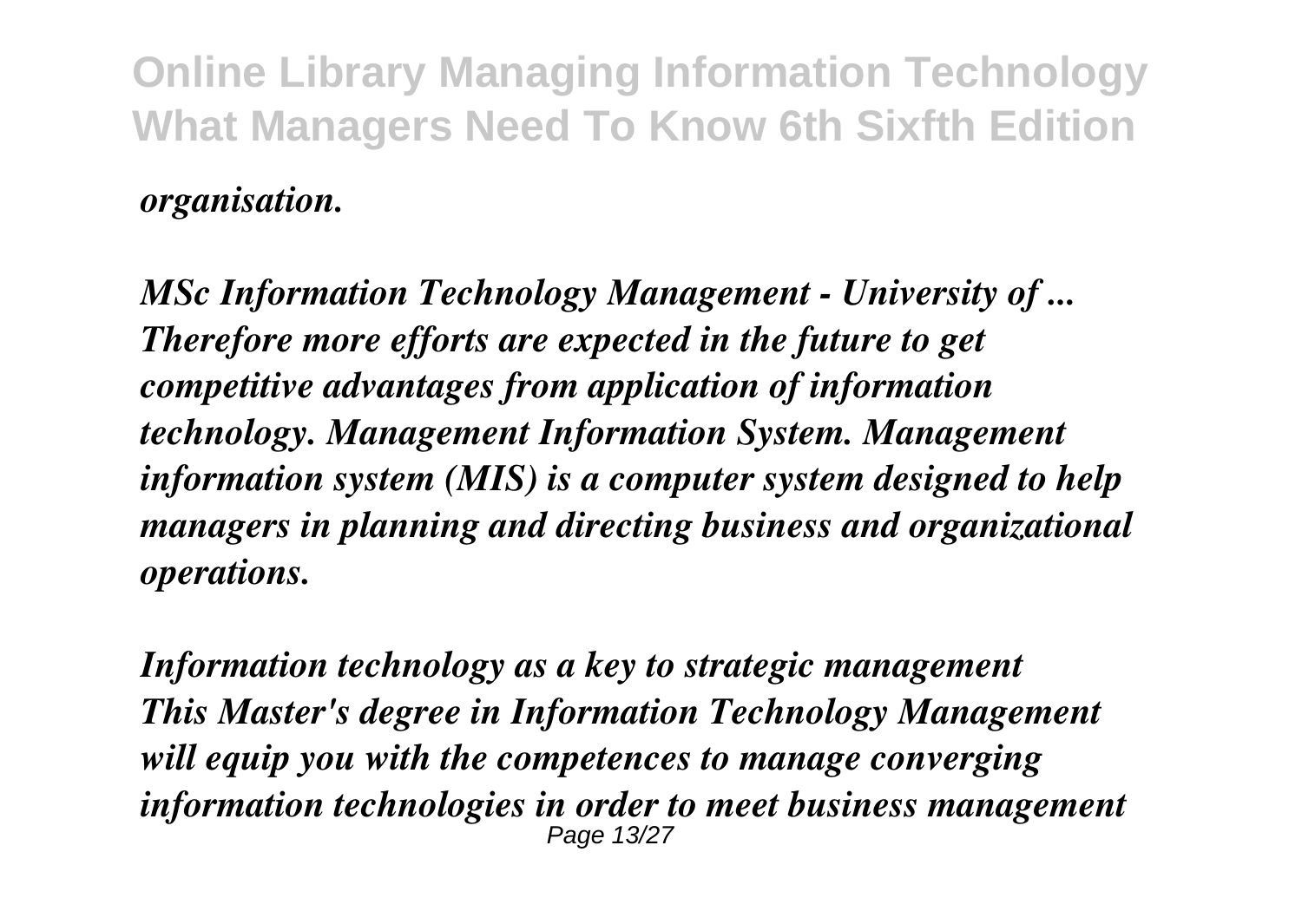*goals. Your learning will be directly applicable to the modern workplace, where technology is ubiquitous and essential to maintain a competitive edge.*

*MSc Information Technology Management Masters Degree ... the vulnerability of technology and information Risk management needs to happen throughout the lifecycle of a system or service, informed by a realistic view of risk and a clear understanding of...*

*Why Major In Information Technology Management IT Project Management - Information Technology WHAT DOES AN IT MANAGER DO?? Skills and Responsibilities overview A Day in* Page 14/27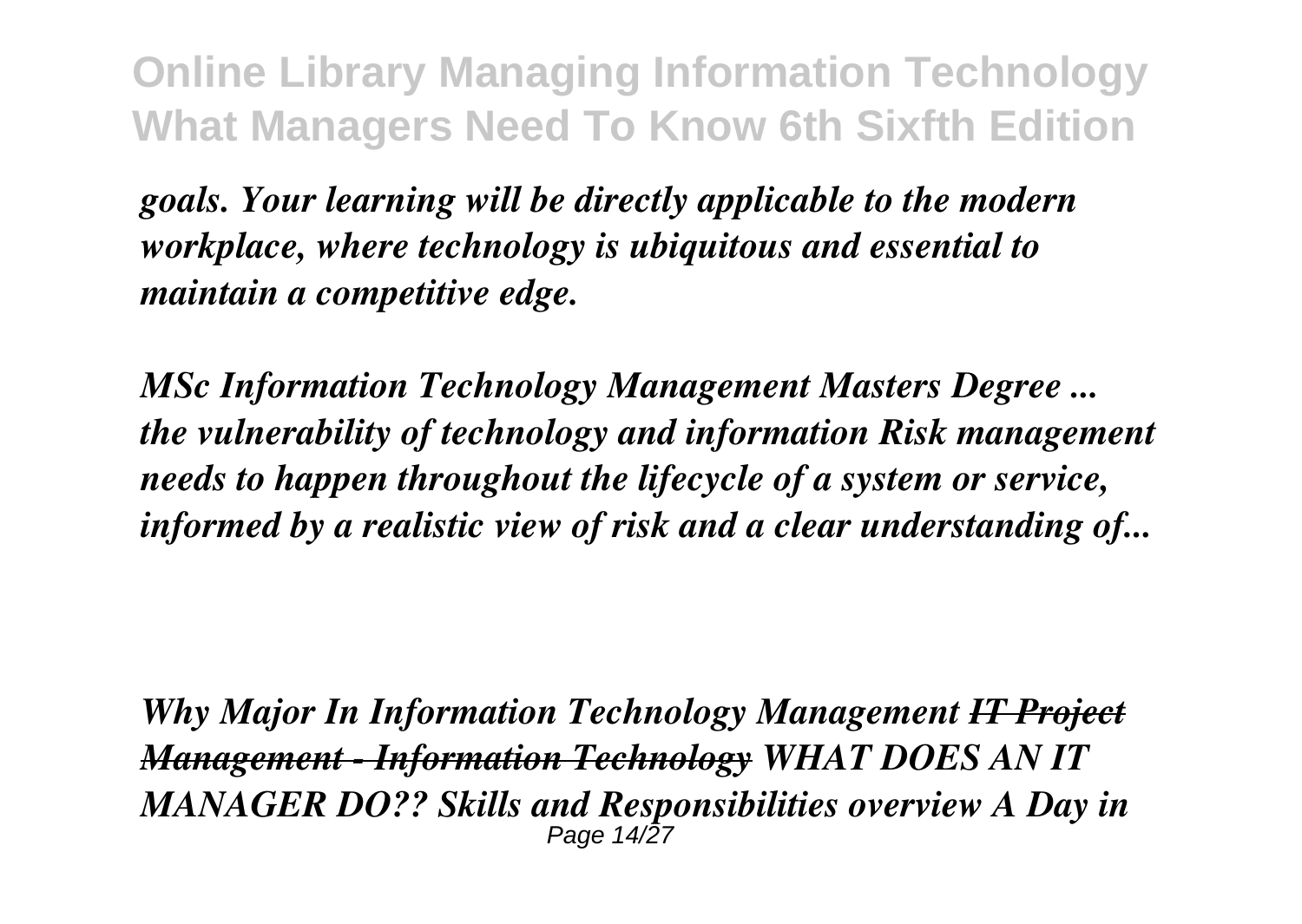*the Life: Manager of Information Systems (IT Manager) Information Technology Management: Why I Chose Information Technology Management Information Technology Management What is Management Information Systems (MIS) all about? Become an IT Project Manager (make a TON of money!) feat. Jeremy Cioara - PMP Certification What is MANAGEMENT INFORMATION SYSTEM? What does MANAGEMENT INFORMATION SYSTEM mean? How to Become an IT Project Manager - Project Management Training ITSM - What is it? Introduction to IT Service Management Interested in a Tech Management Career? Is Information Systems a Good Major? (How Much You'll Earn) Speak like a Manager: Verbs 1 Meet Product Managers at Google Being a Program Manager at Microsoft Project Management: Getting a PM Job (With no* Page 15/27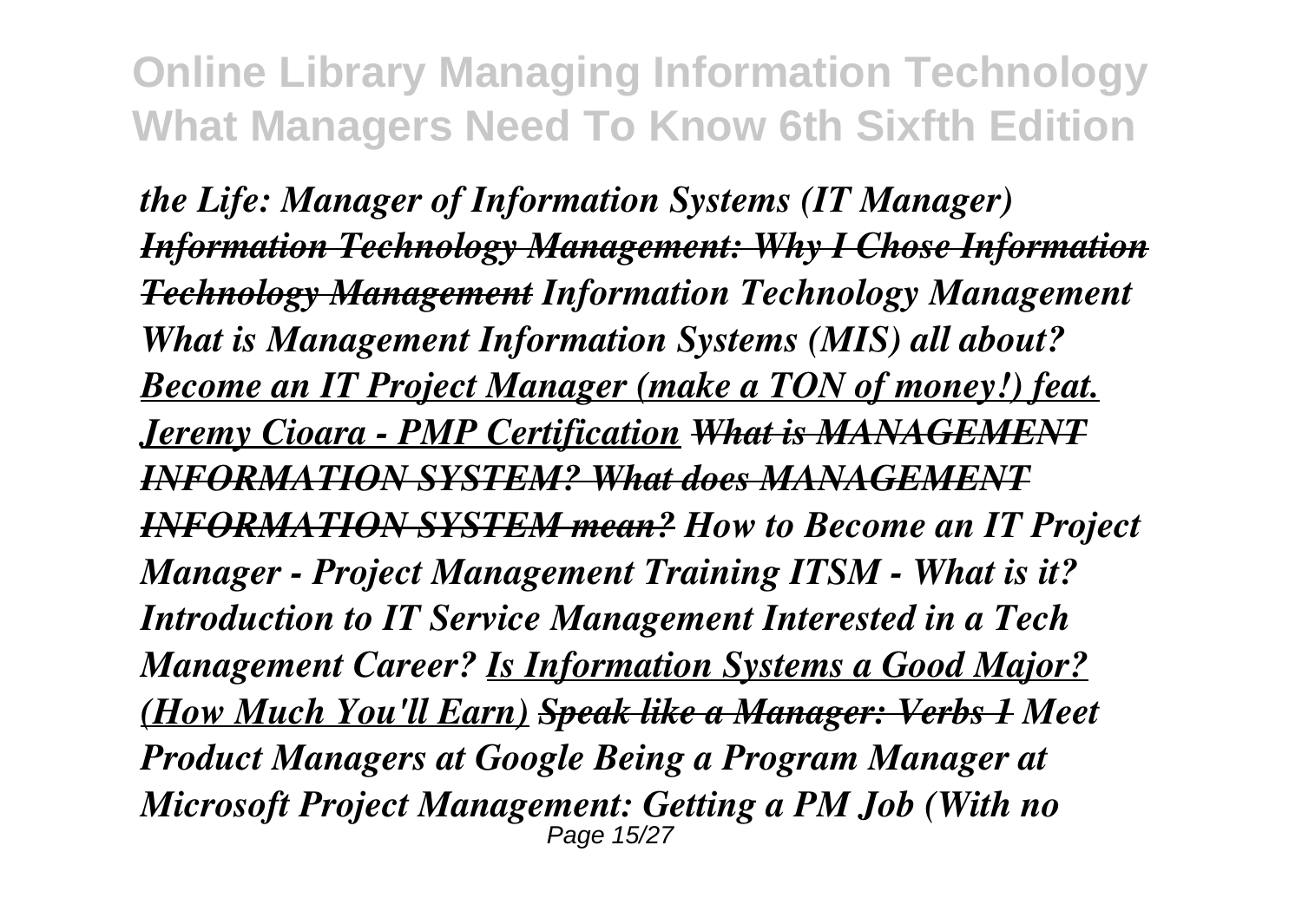*Experience) Computer Science vs Information Technology (school, jobs, etc.) Computer Information Systems | How Fast Can I find a Job!! | Does it Worth It Information Technology Interview Tips - The Interview Information Systems What is it? What does it mean?* 

*Inside a Google data centerIT MANAGER Interview Questions and Answers (PASS your Information Technology Interview!) IT Risk Management Strategies and Best Practices - Project Management Training*

*Management Information Systems \u0026 its Functions*

*What jobs are in Information Systems (2020)*

*What is an Information System? (Examples of Information*

*Systems)What Can You Do with an IT Management Degree? 6 Career Paths [2018] Information Technology (IT) Management* Page 16/27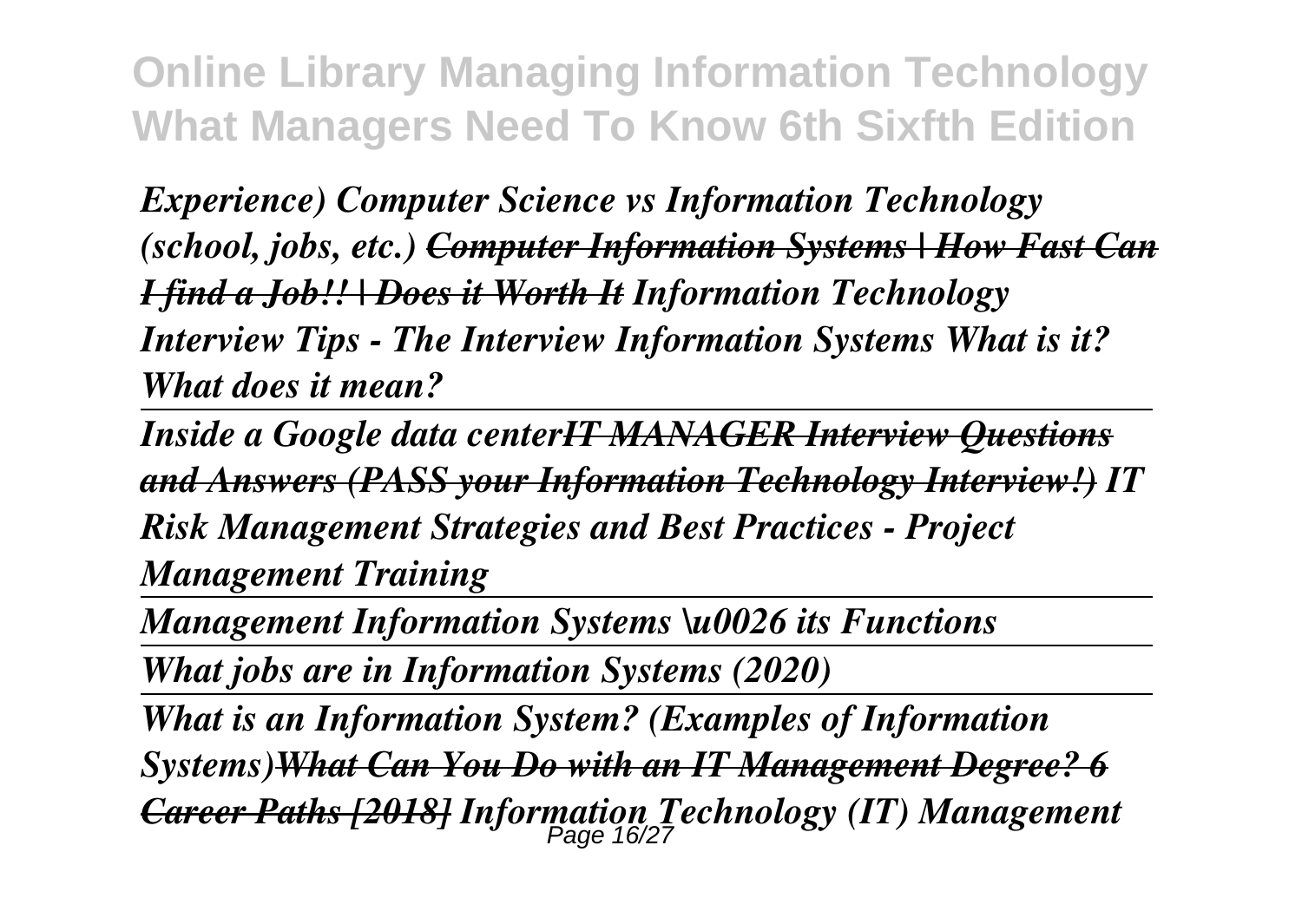## *Introduction to Management Information Systems (MIS) concentration Managing Information Technology What Managers*

*IT management is the discipline whereby all of the information technology resources of a firm are managed in accordance with its needs and priorities. These resources may include tangible investments like computer hardware, software, data, networks and data centre facilities, as well as the staff who are hired to maintain them. Managing this responsibility within a company entails many of the basic management functions, like budgeting, staffing, change management, and organizing and controlling,*

*Information technology management - Wikipedia Information technology management (IT management) is the* Page 17/27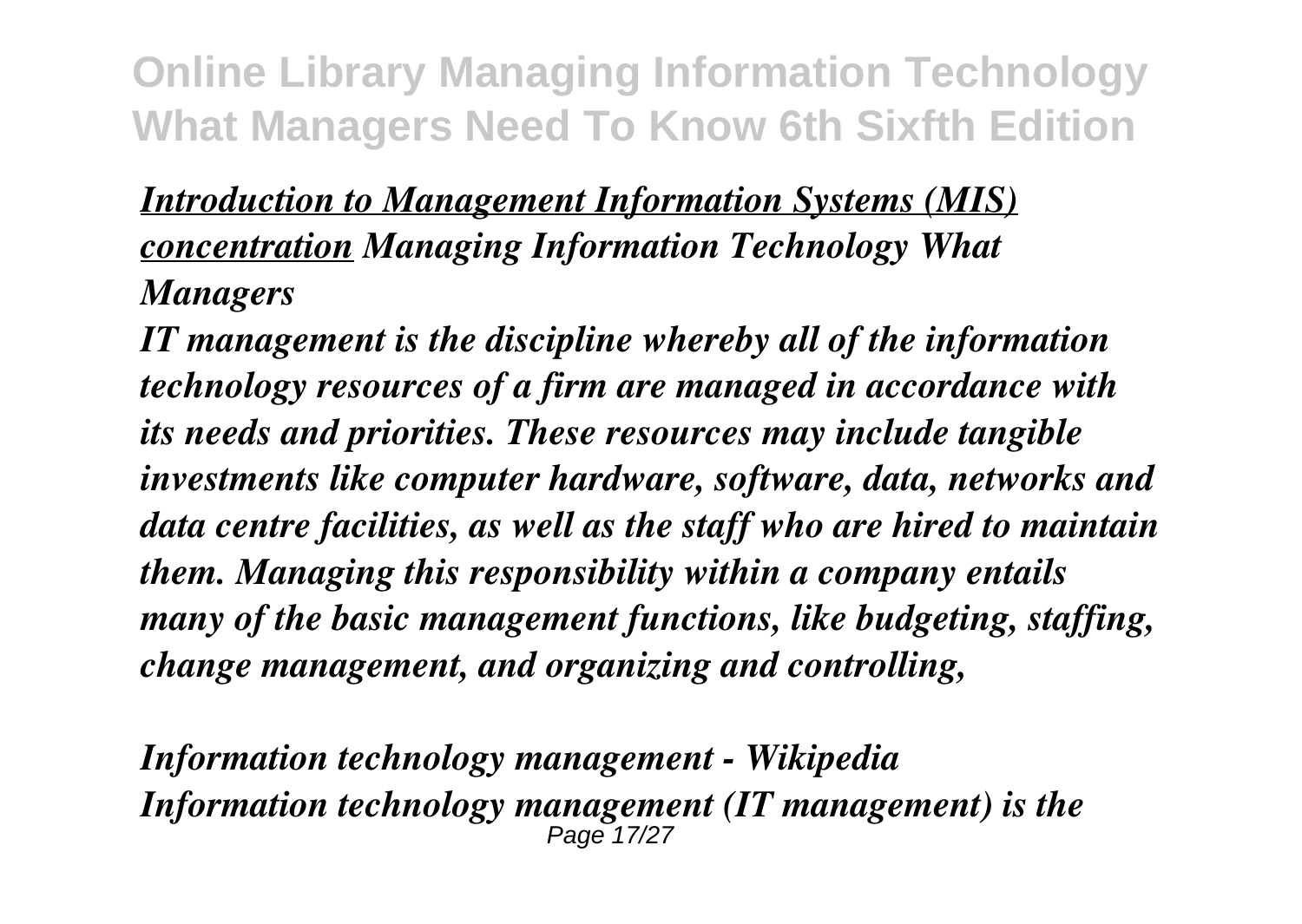*process whereby all resources related to information technology are managed according to an organization's priorities and needs. This includes tangible resources like networking hardware, computers and people, as well as intangible resources like software and data.*

*What is Information Technology Management (IT Management ...*

*Understanding Information Management Technology (IMT) Information management technology is a critical part of every business. It enables the big data type insights that drive business strategies,...*

## *Information Management Technology (IMT) Definition* Page 18/27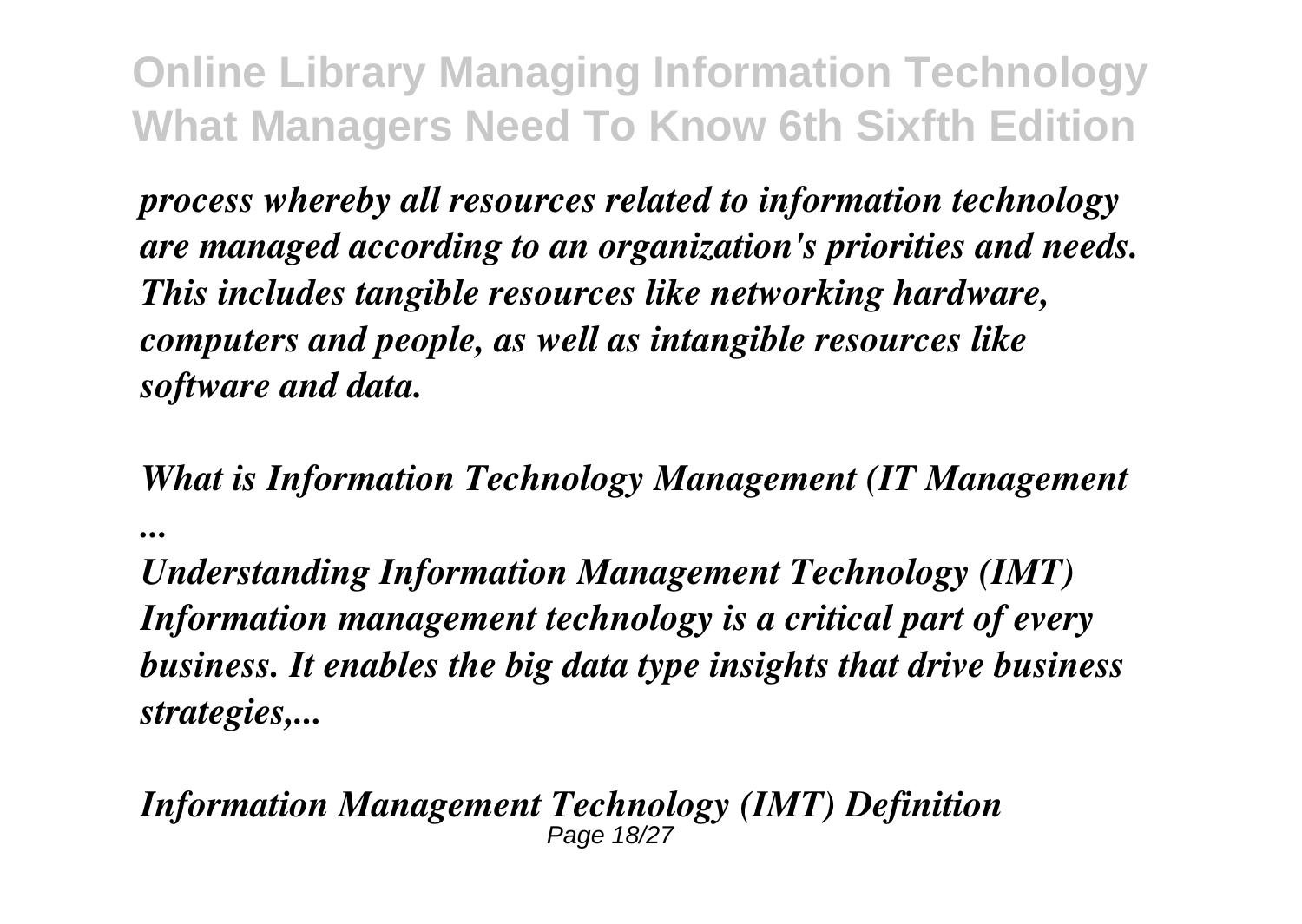*Sep 14, 2020 managing information technology what managers need to know 6th sixfth edition Posted By Seiichi MorimuraLtd TEXT ID a7781b92 Online PDF Ebook Epub Library advances in computer based information technology in recent years have led to a wide variety of systems that managers are now using to make and implement decisions by and large these systems*

*10+ Managing Information Technology What Managers Need To ...*

*//-->86092-4, 0-13-860925-X, MARTIN et al, Managing Information Technology: What Managers Need to Know, 3E//--> Providing an up-to-date treatment of information technology management that is not written for information systems professionals only, this widely used book prepares readers to be* Page 19/27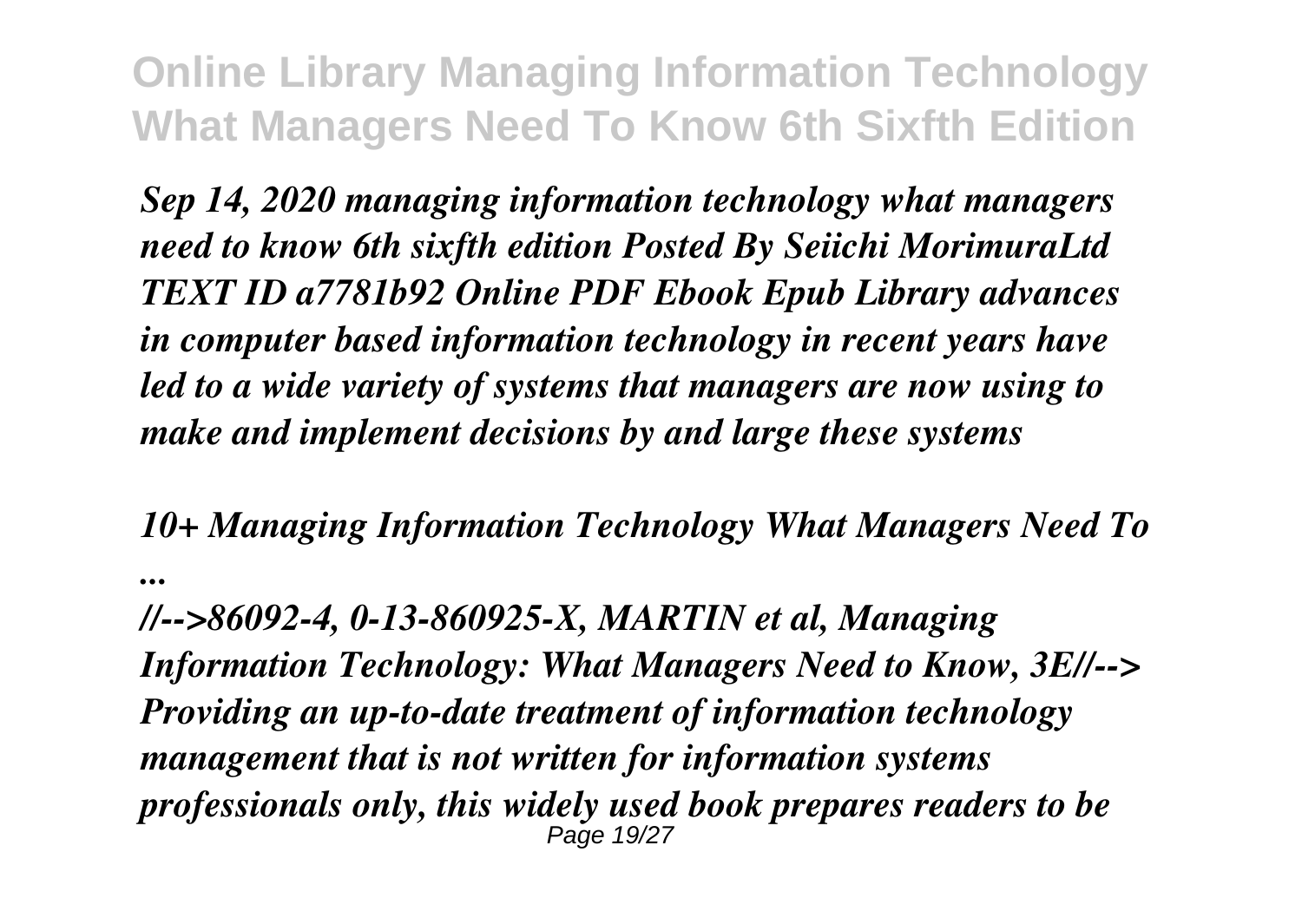*effective exploiters of computer/communications technologies now and in the future, and illustrates ...*

*Managing Information Technology: What Managers Need to ... Manage information technology and computer systems Plan, organize, control and evaluate IT and electronic data operations Manage IT staff by recruiting, training and coaching employees, communicating job expectations and appraising their performance Design, develop, implement and coordinate systems, policies and procedures*

*IT Manager (Information Technology) job description ... \*\* Read Information Technology Project Management \*\* Uploaded By Clive Cussler, it project management itpm is the* Page 20/27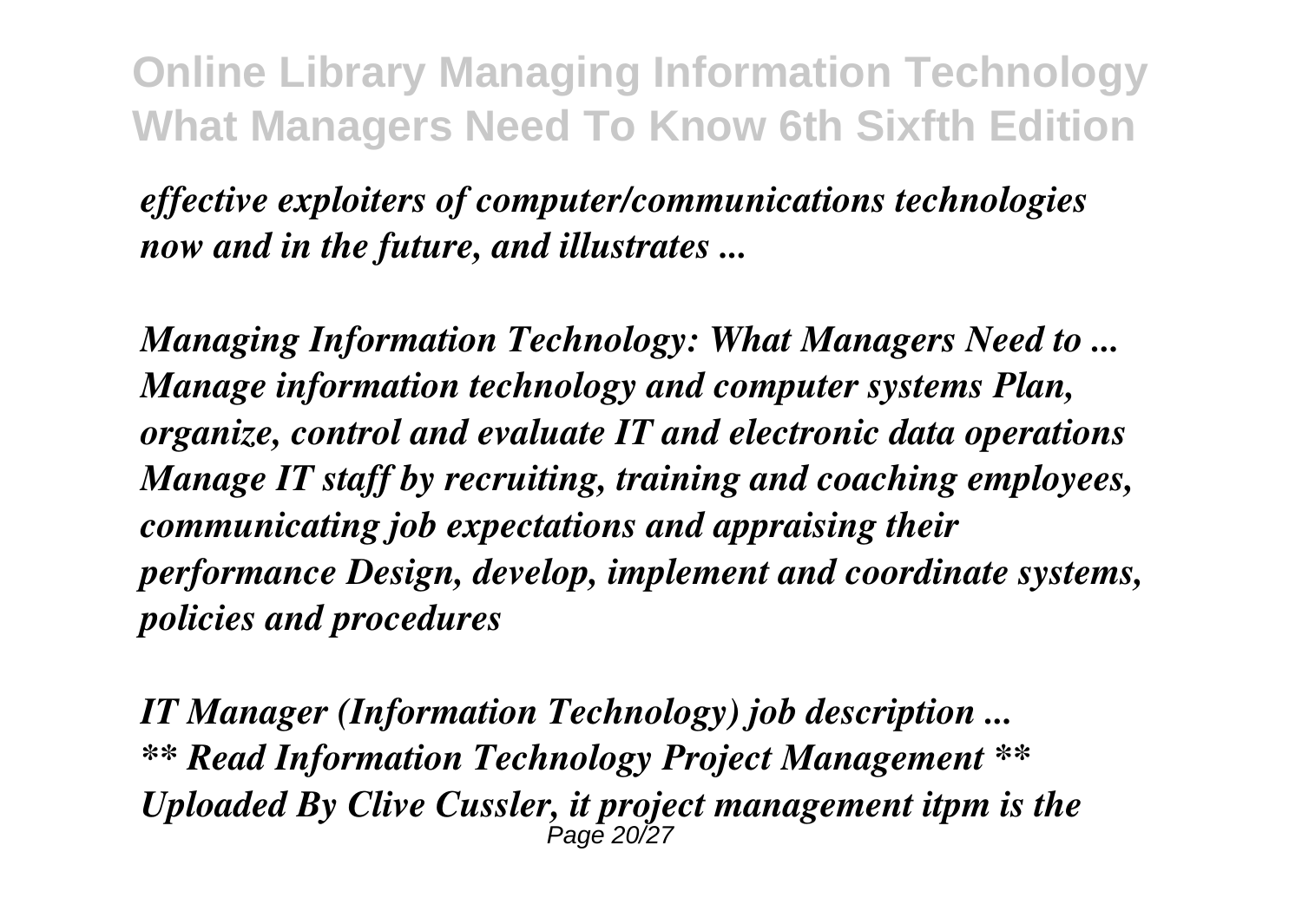*process of managing the plan organization and accountability to achieve information technology goals since the reach of it spans across most of a business or enterprise the scope of these projects can be large and*

*Information Technology Project Management [EPUB] 'Information management' is an umbrella term that encompasses all the systems and processes within an organisation that enable the creation and use of corporate information. In terms of technology, information management encompasses systems such as: document management (DM) records management (RM) web content management (CM)*

*10 principles of effective information management* Page 21/27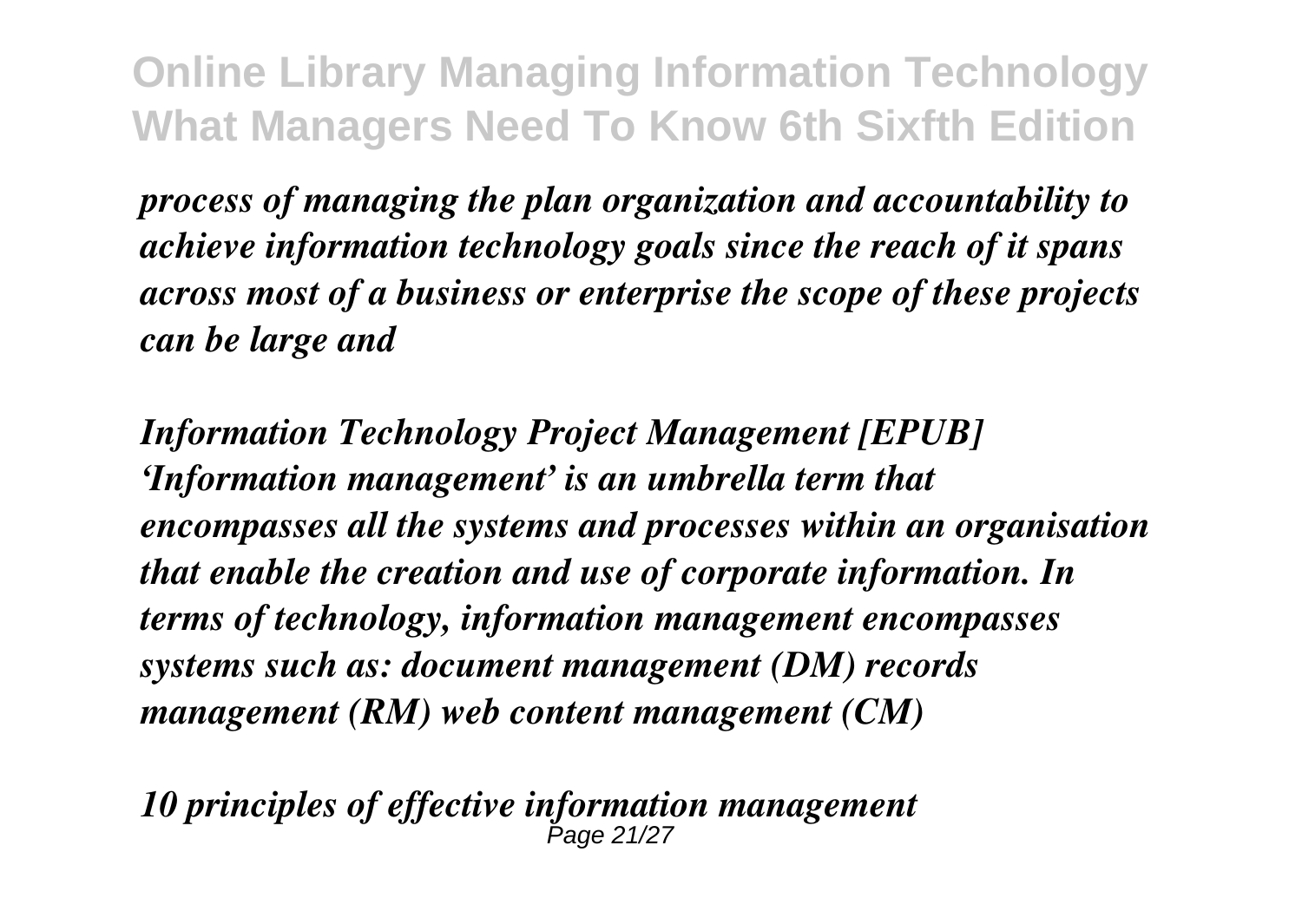*Information management embraces all the generic concepts of management, including the planning, organizing, structuring, processing, controlling, evaluation and reporting of information activities, all of which is needed in order to meet the needs of those with organisational roles or functions that depend on information. These generic concepts allow the information to be presented to the audience or the correct group of people.*

*Information management - Wikipedia*

*Information Technology and Management explores the many different technologies inherent in the field of information technology and their impact on information systems design, functionality, operations, and management. The journal takes a broad view of information systems as systems that not only include* Page 22/27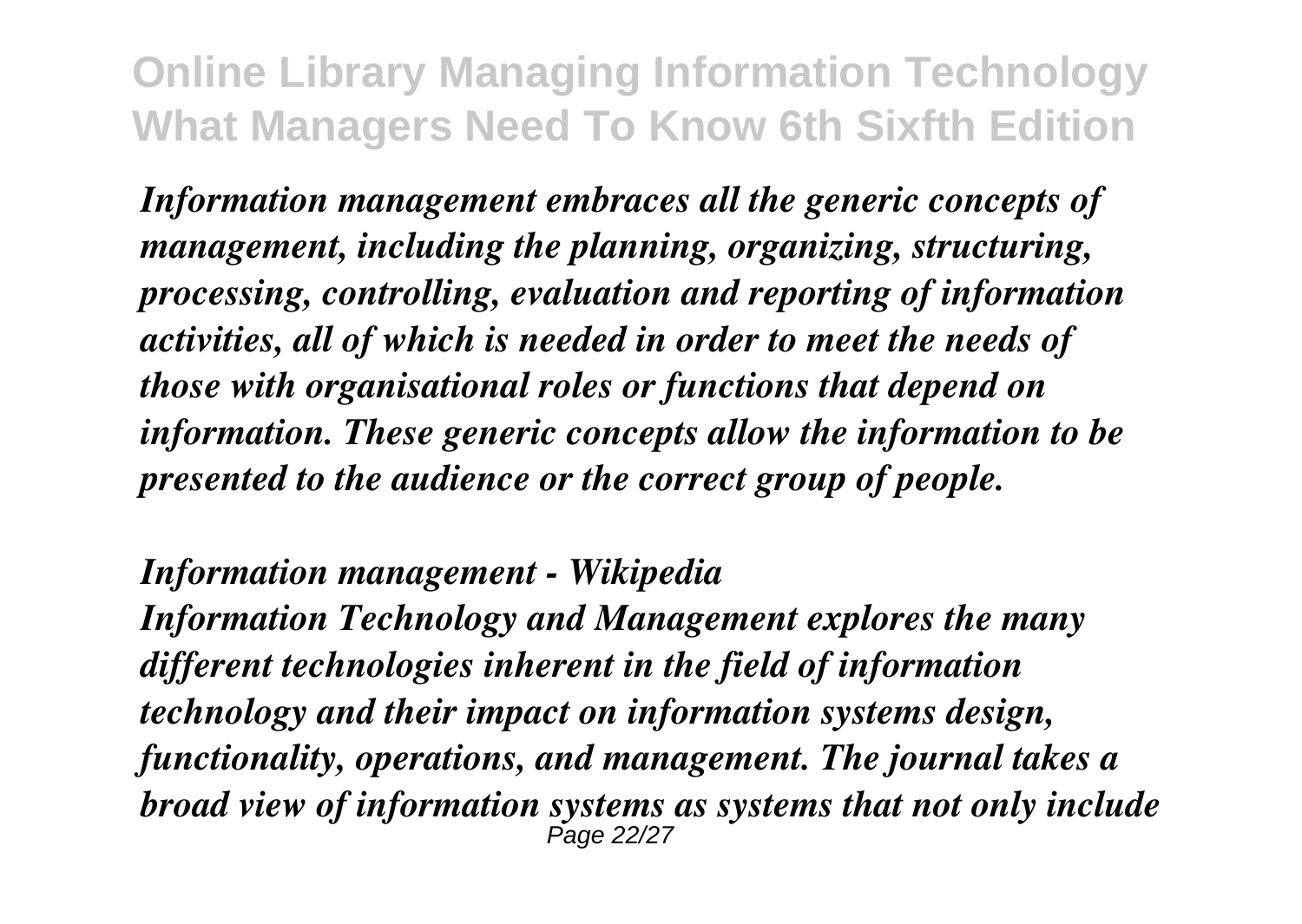*machines but human beings as well.*

*Information Technology and Management | Home Webmaster and Multimedia Management Information technology management is a fast-growing field. Companies are always looking to upgrade their technology, and information technology managers can help...*

*Information Technology Management - Study.com Managing Innovation and Information Technology (MIIT) is a multidisciplinary postgraduate degree, designed to help create hybrid managers with the skills to take advantage of the latest developments in information systems and technology.*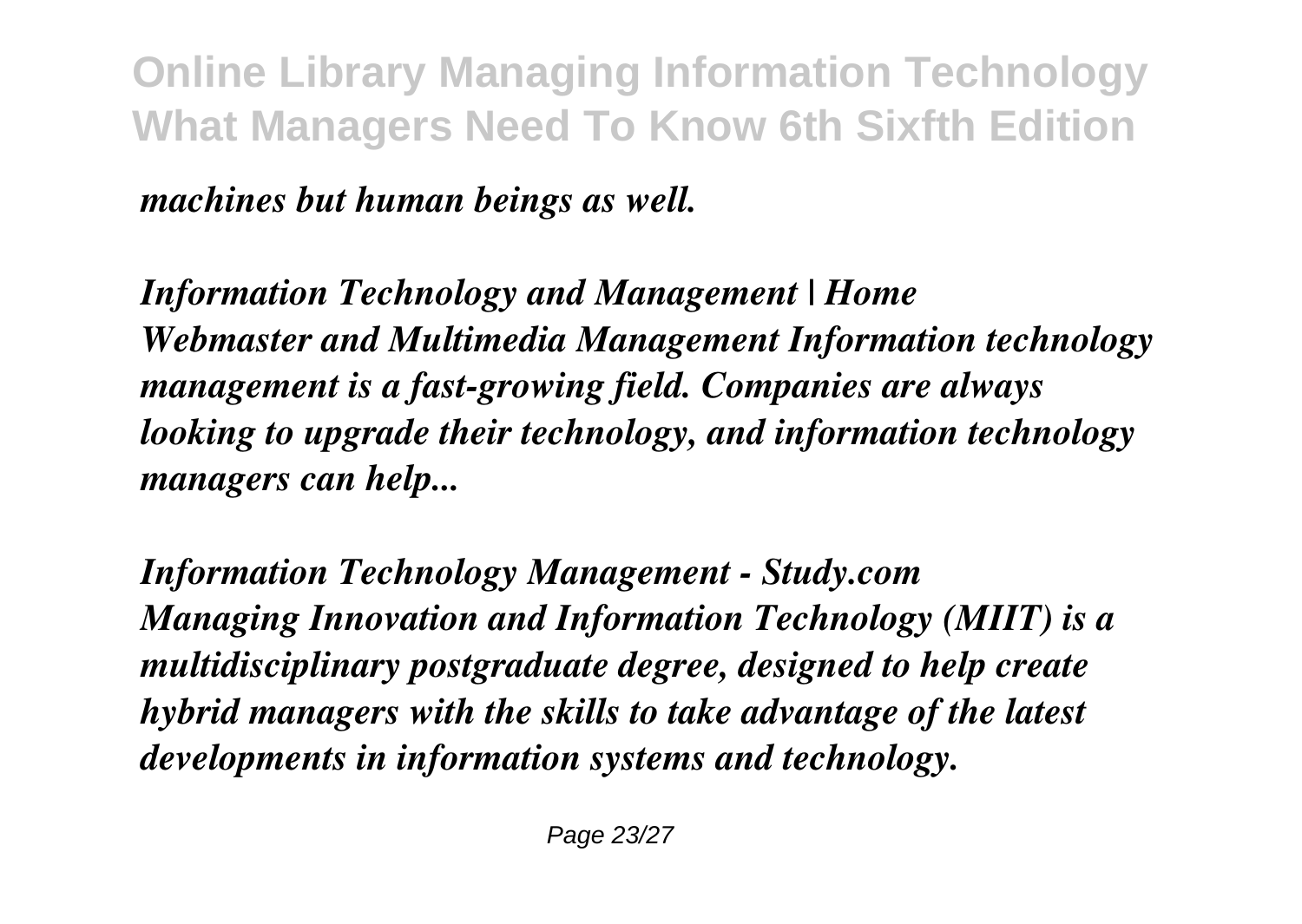*MSc Managing Innovation and Information Technology ... Sep 13, 2020 managing information technology what managers need to know 6th sixfth edition Posted By Horatio Alger, Jr.Library TEXT ID a7781b92 Online PDF Ebook Epub Library management and technology tum bwl master of science msc having knowledge of how technical development and production processes are designed enables managers to assess the situation and make*

*30 E-Learning Book Managing Information Technology What ... Using technological systems like (MIS) management information systems, managers will be in position to execute important decisions and actions required in business growth and development. By definition, a management information system* Page 24/27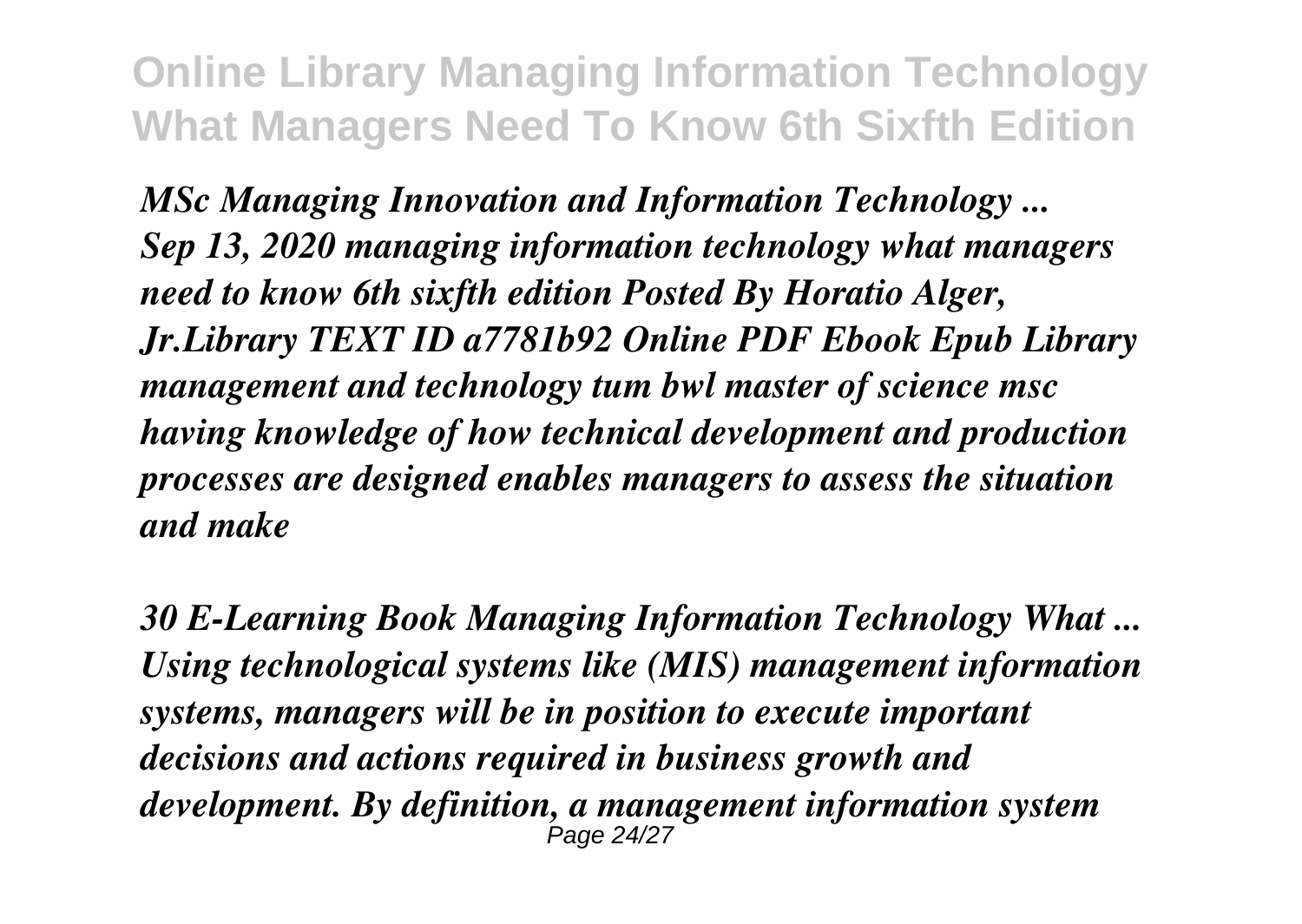*(MIS) is a system that provides periodic, predetermined, and adhoc reporting capabilities. Reports generated by MIS systems summarize information to support decision making tasks.*

*Use of Technology In Management*

*In this course Diploma in Information Technology Management learn with Alison about why managers must understand information technology and the fundamental role. ... Module 1 Introduction to Information Technology for Managers Resources available Resources for Module 2 Understanding and Interpreting Information ...*

*Modules: Information Technology Management - Diploma ... On this course you will develop both a depth of knowledge and* Page 25/27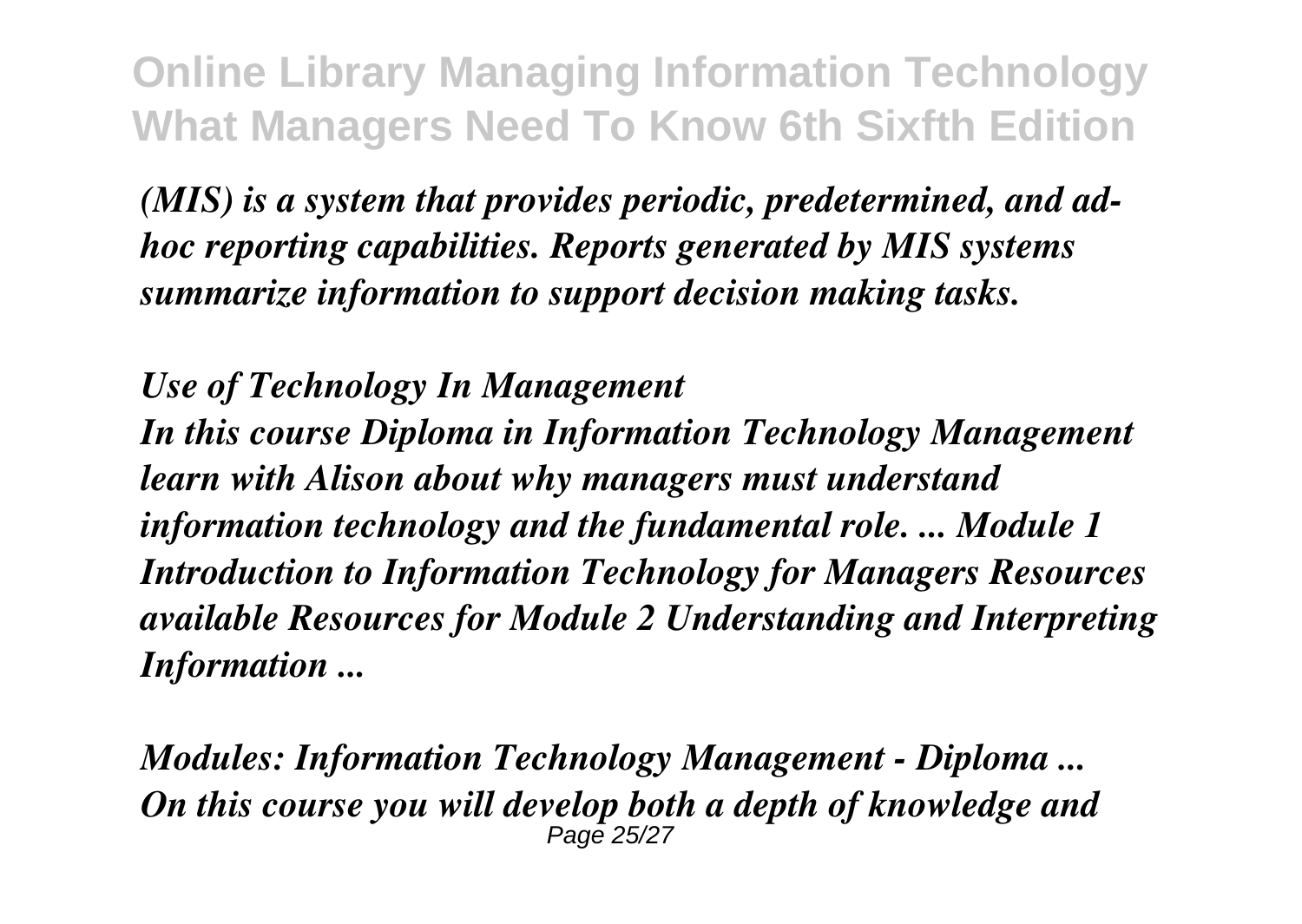*understanding of the management of information systems (IS) and information technology (IT) and skills to reflect a high level of professional competency and leadership. These will enable you to apply what you have learnt to a business context in all types of organisation.*

*MSc Information Technology Management - University of ... Therefore more efforts are expected in the future to get competitive advantages from application of information technology. Management Information System. Management information system (MIS) is a computer system designed to help managers in planning and directing business and organizational operations.*